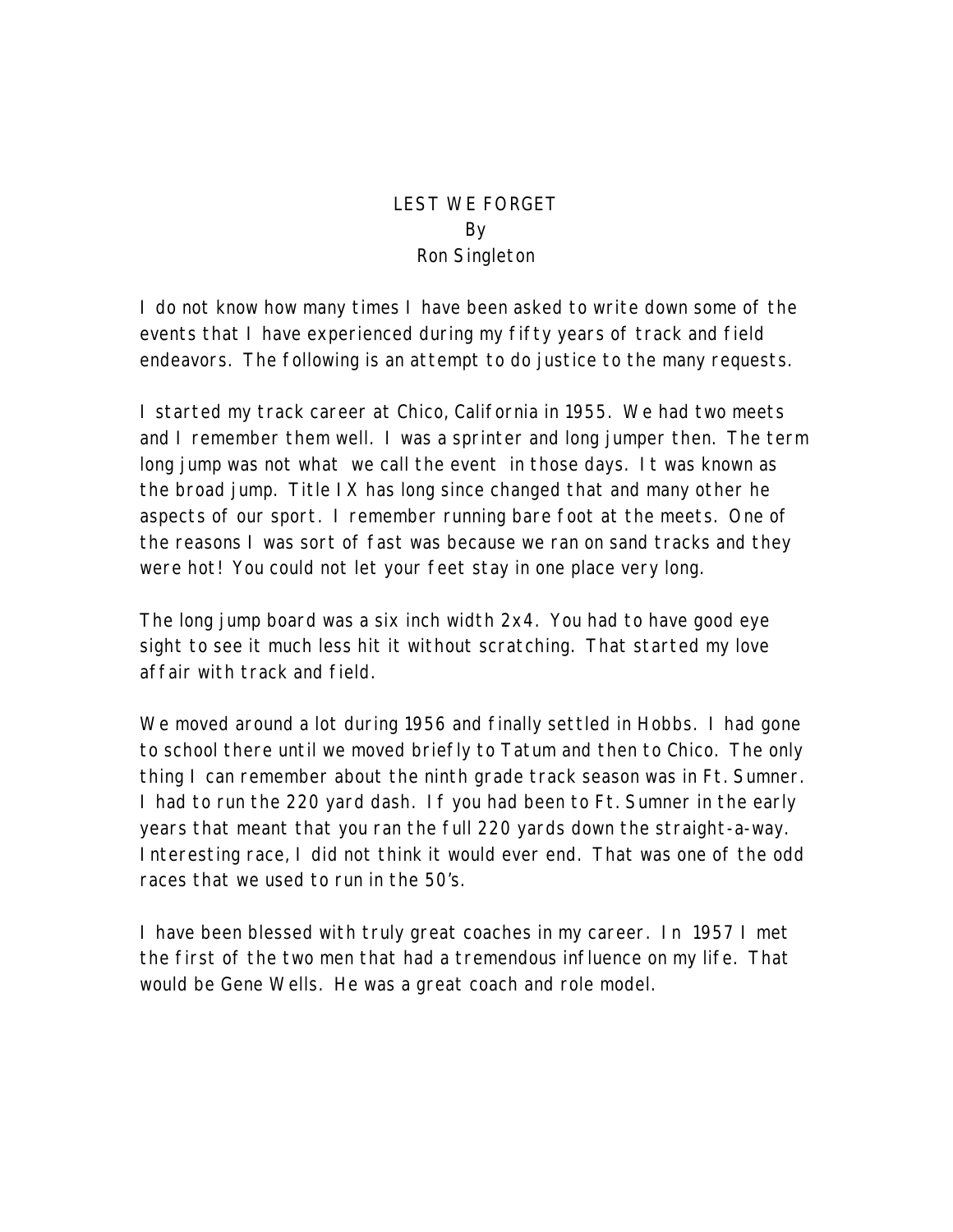He had just come to Hobbs from Oklahoma and was about to make a name for himself on the track. My first day in track my sophomore year he walked me out to Hobb's Bermuda grass track. That's right, you had to move the track before track meets. Coach informed me that I was going to run the 880 yard run for the Eagles that year. I quickly told him I would die if I had to run that far, after all I was a sprinter and a broad jumper. His great influence prevailed and I won our first meet with a blazing 2:10. I, also, ran on the mile relay that won. I was hooked! This was during the time that our classification was A and our District consisted of Carlsbad, Roswell, Artesia, NMMI, Clovis, Lovington, Portales, and Tucumcari. We stayed within that area except for the State Meet in Albuquerque, some things never change.

I would like to tell you how Coach Wells gave out track shoes during this time. We were told to go to the equipment room and get shoes. All the track spikes in those days were solid black Riddels or Wilson shoes. All of the shoes were in a big box and you had to sort through the box and find two, preferably a right and left one, that fits. Shoes in those days were very unique. The spikes were one inch long and permanent. You threw the shoes away and got another pair when the spikes wore down.

The track meets could get interesting during the 50's. We had telephone poles on the inside of the track. I remember a fuse box that stuck out at head level just as you started into the North curve at Hobbs. You could ring your bell if you did not pay attention, but the best one was at Clovis. Coach Wells called me aside at Clovis to tell me to watch out for the telephone pole that was in lane one. I thought he was trying to be funny until during a race I saw the lines take a sideways run and there in the middle of lane one was a telephone pole. You did not want to get caught on the inside of the pack coming up that straight-a-way or you were dead meat.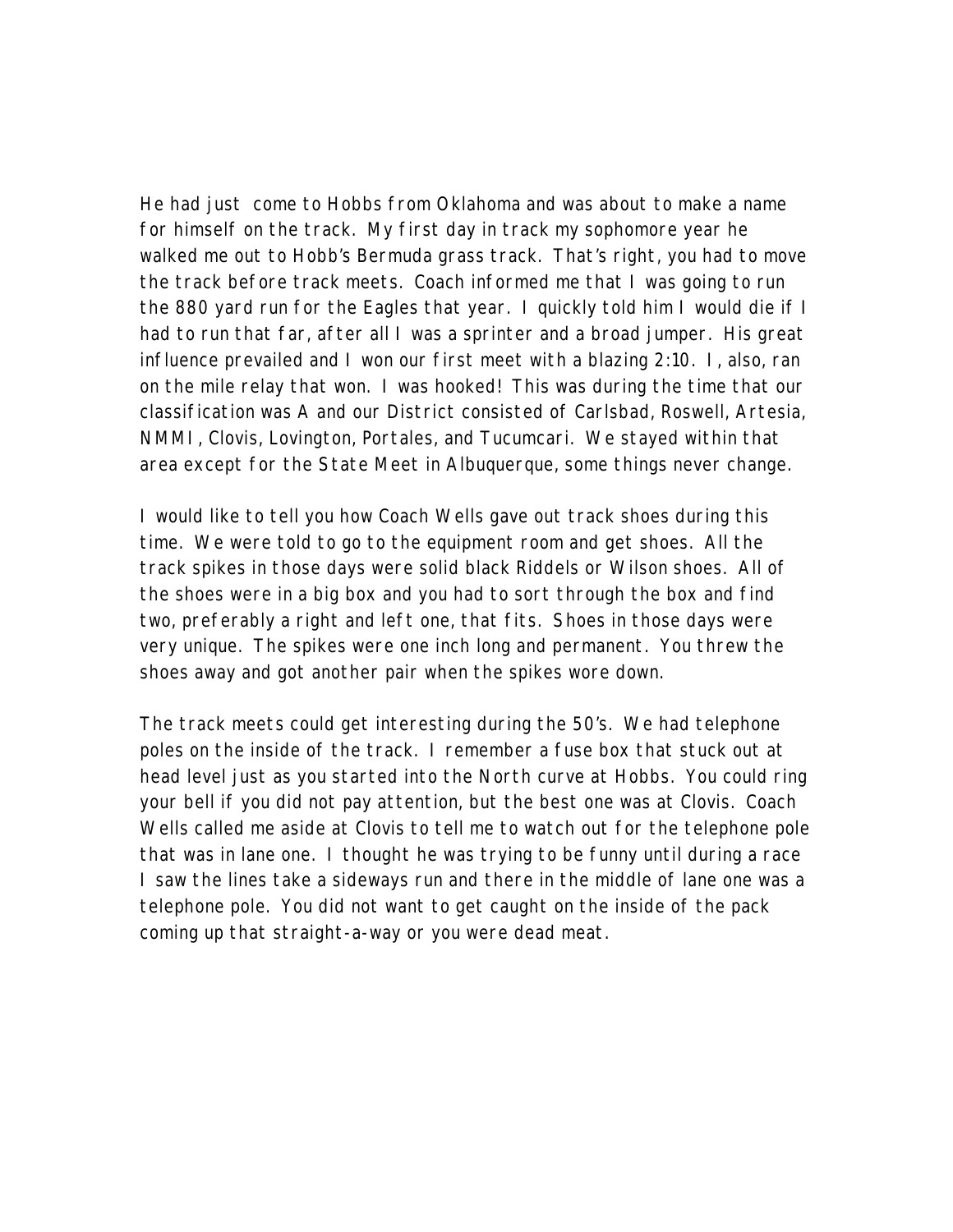Clovis, also, had a field house that sat inside the North end of the track. Many athletes that went into the curve ahead were not ahead when they came out from behind the field house. We called that tactics in those days. Anyway, it encouraged you to run fast during that part of the race.

The State Meet was held in Albuquerque at Zimmerman Stadium. It was the University of New Mexico's track. I think the student union now sits on that site. I ran a lot of races on that track. The fans got to sit on steel bleachers on the West side. You could fry an egg on them in May. The finish line was at the middle of the track and we ran yards not meters back then. Zimmerman Stadium was a real cinder track. Let's take a minute and talk about getting ready for a track meet. You had to line and mark the track with chalk. That could be a real experience if you could not pull the chalk bucket in a straight line. You had to get the pole vault pit ready. That meant that you turned the sand over and threw some hay in to break the fall. We did not vault high in those days. It never failed that you got everything done and it would rain or the wind would blow and you would have to do it all again. All weather tracks were still a few years away.

Highland High School was the track power during my high school days. They could split their team and go to Amarillo and Alamogordo and win both meets. They were real good. That meant they had a good coach, my next mentor to be.

After two 880 yard state championships I got to go to UNM to run for Hugh Hackett. If ever there was a legend in track and field in New Mexico, it would have to be Coach Hackett. He put the UNM program on the map, and he did it with New Mexico kids and a liberal sprinkling of outsiders.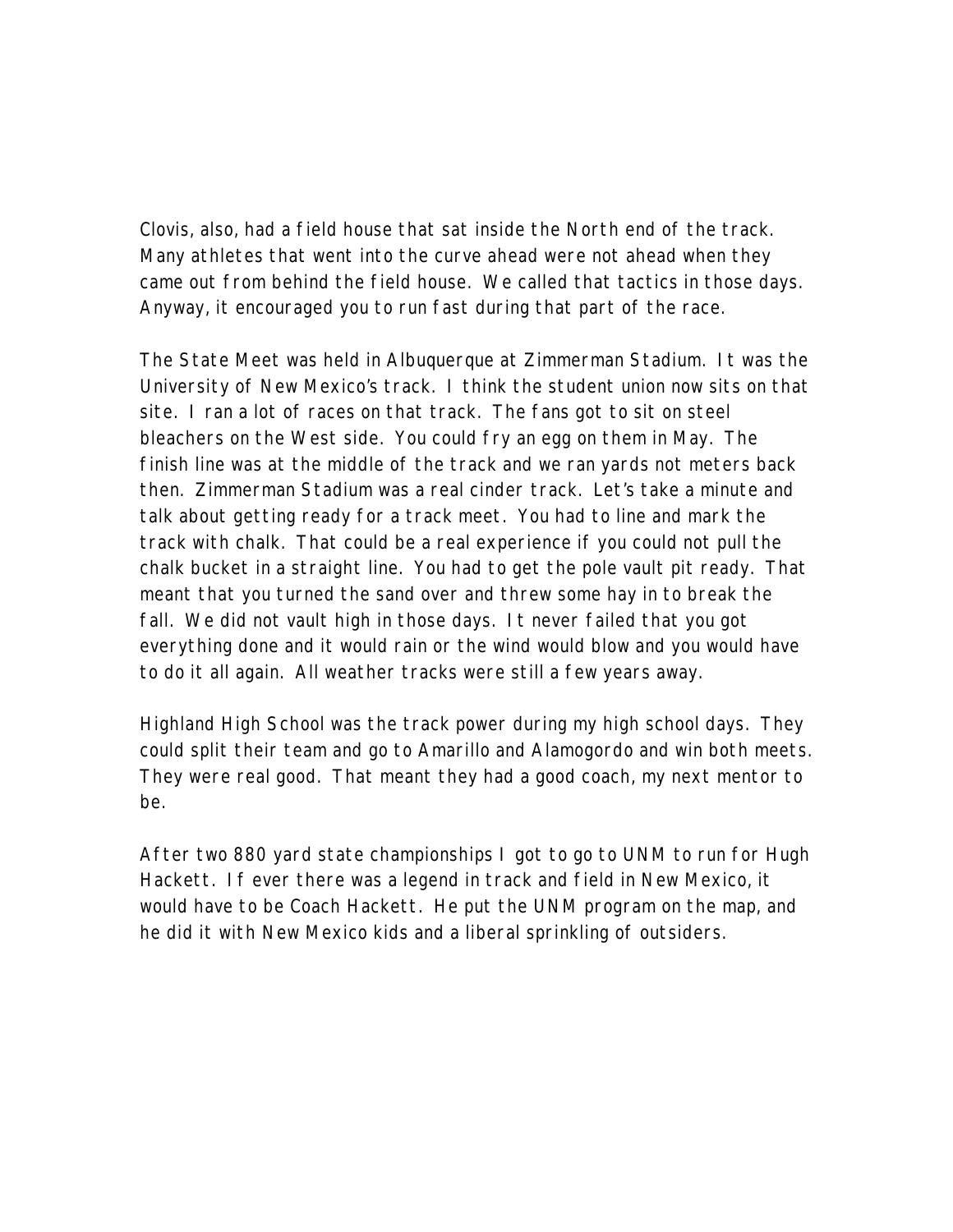We had our Adolph Plummers, Larry Kennedys, Clarence Robinsons, Bernie Rivers, Dickie Howards, and other out of state athletes but the majority of my teammates were from New Mexico. We did not do too badly. We beat teams like; USC, Kansas, Abilene Christian, and others during those years.

I left UNM and came to Carlsbad to teach and coach forty-three years ago. I have been involved ever since. I have a million different stories, some humorous and some serious, to tell my grandsons. It has been a great run and I hope that it continues a little longer. Well maybe a lot longer.

I do need to say something before I close about cross country. We did not have cross country while I was in high school. My first experience was when I went to UNM and Coach Hackett informed me that I was going to run cross country in the fall; what an experience. I can see now what the sport did for me and what it does for all those that run it now. It gave me strength and endurance to face any task that life can throw at me and it has served me well during my forty-three years of coaching. The sport actually started the year after I graduated from high school. I was looking through the 2005 State Program last week and noticed that the first State Champion in class A was Lloyd Goff, and the second was John Baker, and the third was Tony Sandoval. What a small world. On the wall in my PE office is a picture of the 1963 Western Athletic Conference Cross Country Champions; from left to right they are; Ron Singleton ( Hobbs ) 9; Lloyd Goff ( Highland ) 7; Tony Sandoval ( Albuquerque High ) 13; John Baker ( Manzano) 3; and out of stater; Ed Coleman ( New Jersey ) 1. What a small world.

Cherish your memories and do not forget to share them when you get a chances…